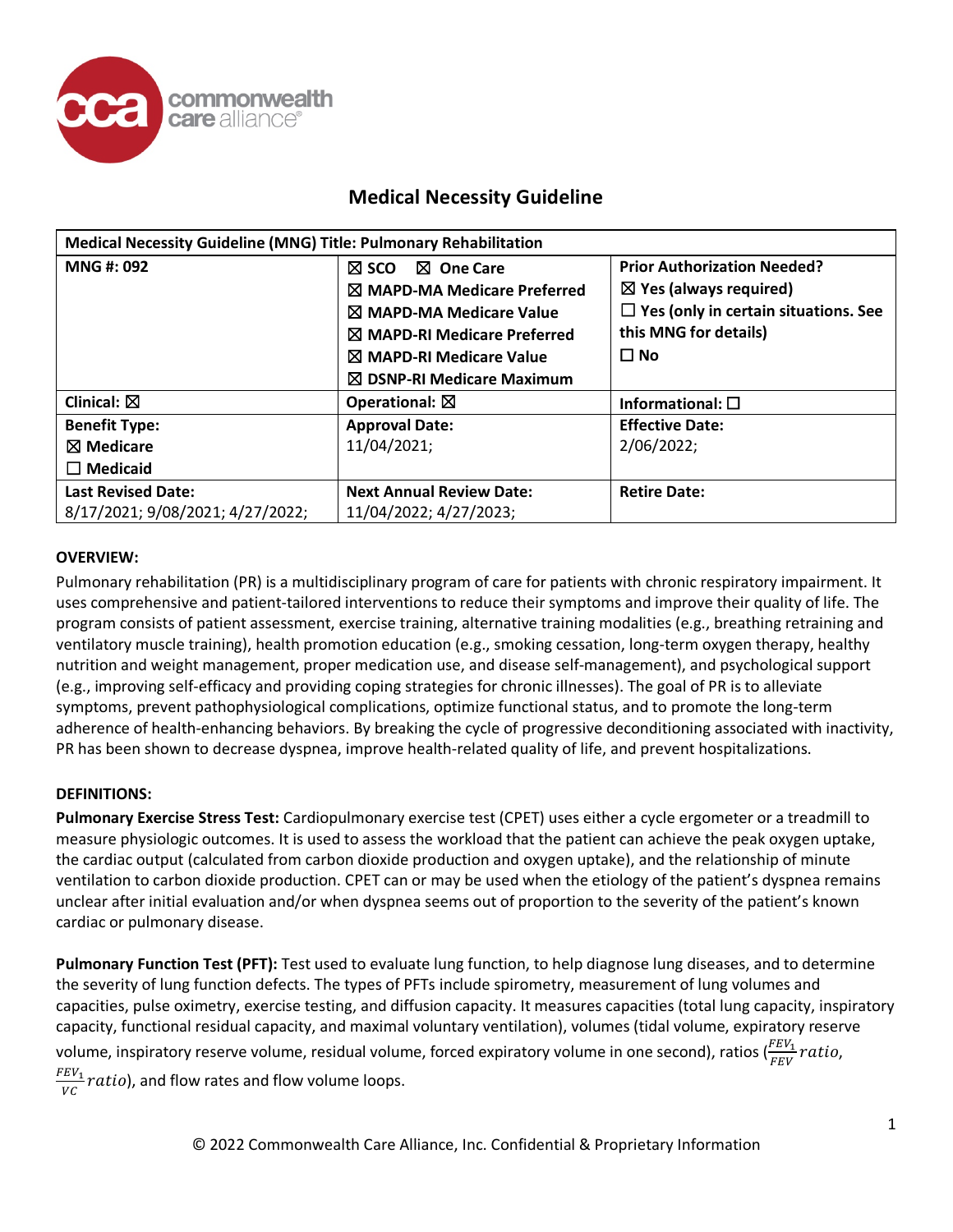

**Very Severe Pulmonary Impairment:** Persons with very severe pulmonary impairment may exhibit the following symptoms: Dyspnea at rest, difficulty in communication in a conversation (resulting in one-word answers), inability to work, and/or cessation of most of the person's usual activities (making them housebound or bed/chair-bound).

#### **DECISION GUIDELINES:**

#### **Clinical Coverage Criteria:**

1. Commonwealth Care Alliance may cover supervised outpatient pulmonary rehabilitation (PR) if the member meets **all** of the following criteria:

- A. Member is diagnosed with at least one of the following chronic pulmonary diseases or medical conditions that affect pulmonary function; *and*
	- a. Medical conditions that may meet this criterion, but not limited to the following, are: Chronic obstructive pulmonary disease, interstitial lung disease, bronchiectasis, cystic fibrosis, asthma, emphysema, restrictive lung disease, thoracic cage abnormalities, neuromuscular disease, and pre- or post-lung transplant, and other lung surgeries.
- B. Member has moderate to severe functional pulmonary disability and/or high risk of exacerbation, as evidenced by *either* of the following:
	- a. A maximal pulmonary exercise stress test, when administered with optimal bronchodilatory treatment, that demonstrates a respiratory limitation to exercise with a maximal oxygen uptake ( $V0<sub>2</sub>$ Max)  $\leq$  20 mL/Kg/min OR about five metabolic equivalents (METS); *or*
	- b. Pulmonary function tests that show either the forced expiratory volume in one second (FEV1), Forced vital capacity (FVC),  $FEV_1/FVC$  ratio, or diffusion capacity for carbon monoxide (DLCO) is < 60% of that predicted; *and*
- C. Member does not have *any* concomitant medical condition that would otherwise imminently contribute to the deterioration of their pulmonary status and/or would undermine the expected benefits of PR; *and*
	- a. Medical conditions that would meet this criterion are, but not limited to: Symptomatic coronary artery disease, severe congestive heart failure, myocardial infarction within the last 6 months, dysrhythmia, active joint disease, severe arthritis, claudication, malignancy, or cognitive or psychiatric disorders.
- D. Member has dyspnea at rest or with exertion, *and*
- E. Member has a reduction in exercise tolerance that restricts their ability to perform activities of daily living and/or work; *and*
- F. Member experiences disabling symptoms despite optimal medical management; *and*
- G. Member has the appropriate documentation for the PR program; *and*
	- a. Appropriate documentation may include but not limited to: Need for PR in the member's medical record, and pulmonary function tests.
- H. Member is physically able, motivated, and willing to participate in the PR program, and the member is a candidate for the self-care after program.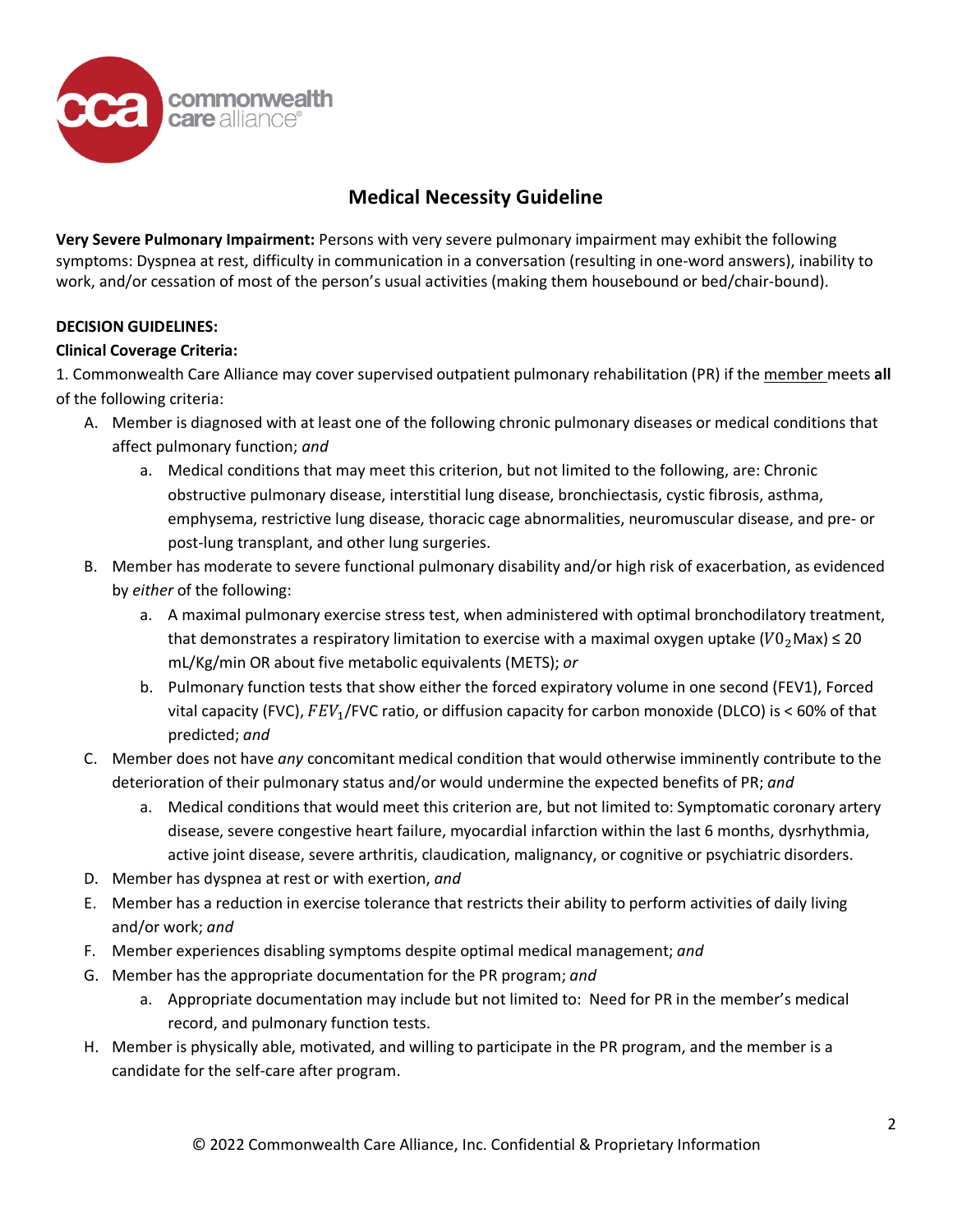

2. Commonwealth Care Alliance may cover supervised outpatient pulmonary rehabilitation (PR), if the program meets **all**  of the following criteria:

- A. The PR program must include *all* of the following components: Physician-prescribed exercise, education or training related to the individual's care and treatment, psychosocial assessment, outcomes assessment, and an individualized treatment plan that details how components are utilized for each patient; *and*
- B. The PR program is furnished in a physician's office or a hospital outpatient setting; *and*
- C. The setting of the PR program must have a physician immediately available and accessible for medical consultations and emergencies at all times when services are being provided under the program;
	- a. This provision is satisfied if the physician meets the requirements for direct supervision for physician office services as specified at 42 CFR 410.26 and for hospital outpatient services as specified at 42 CFR 410.27; *and*
- D. The setting of the PR program must have the required cardio-pulmonary, emergency, diagnostic, and therapeutic life-saving equipment accepted by the medical community as medically necessary to treat chronic respiratory disease.

### **LIMITATIONS/EXCLUSIONS:**

1. Commonwealth Care Alliance will limit PR program sessions to a maximum of 2, 1-hour sessions per day for up to 36 sessions.

A. In order to report one session of PR services in a day, the duration of treatment must be at least 31 minutes. 2. Requests for an additional 36 sessions after the initial authorization will require review from a CCA Medical Director to determine the medical necessity of further PR intervention.

3. Commonwealth Care Alliance will not cover supervised outpatient pulmonary rehabilitation, if any *one* of the conditions is present:

- A. If the member has any one of the following medical conditions: Severe psychiatric disturbance or cognitive deficit that would interfere with compliance or the ability to sustain gains, and Medical conditions that may meet this condition include but not limited to: Dementia, and organic brain syndrome.
- B. significant or unstable medical conditions; *or*
	- Medical conditions that may meet this condition include but not limited to: ongestive heart failure, acute cor pulmonale, substance abuse, significant liver dysfunction, significant hepatic dysfunction, disabling stroke, metastatic cancer, and *very severe pulmonary impairment*.
- C. Repeat PR programs; *or*
- D. Routine or maintenance services for chronic baseline conditions when there is an inability to sustain gains, when there is a plateau in the member's progress with no potential for further substantial progress, or when there is no overall improvement.

Benefit coverage for health services is determined by the member specific benefit plan document\* and applicable laws (including the Plan's applicable government program contracts) that may require coverage for a specific service. The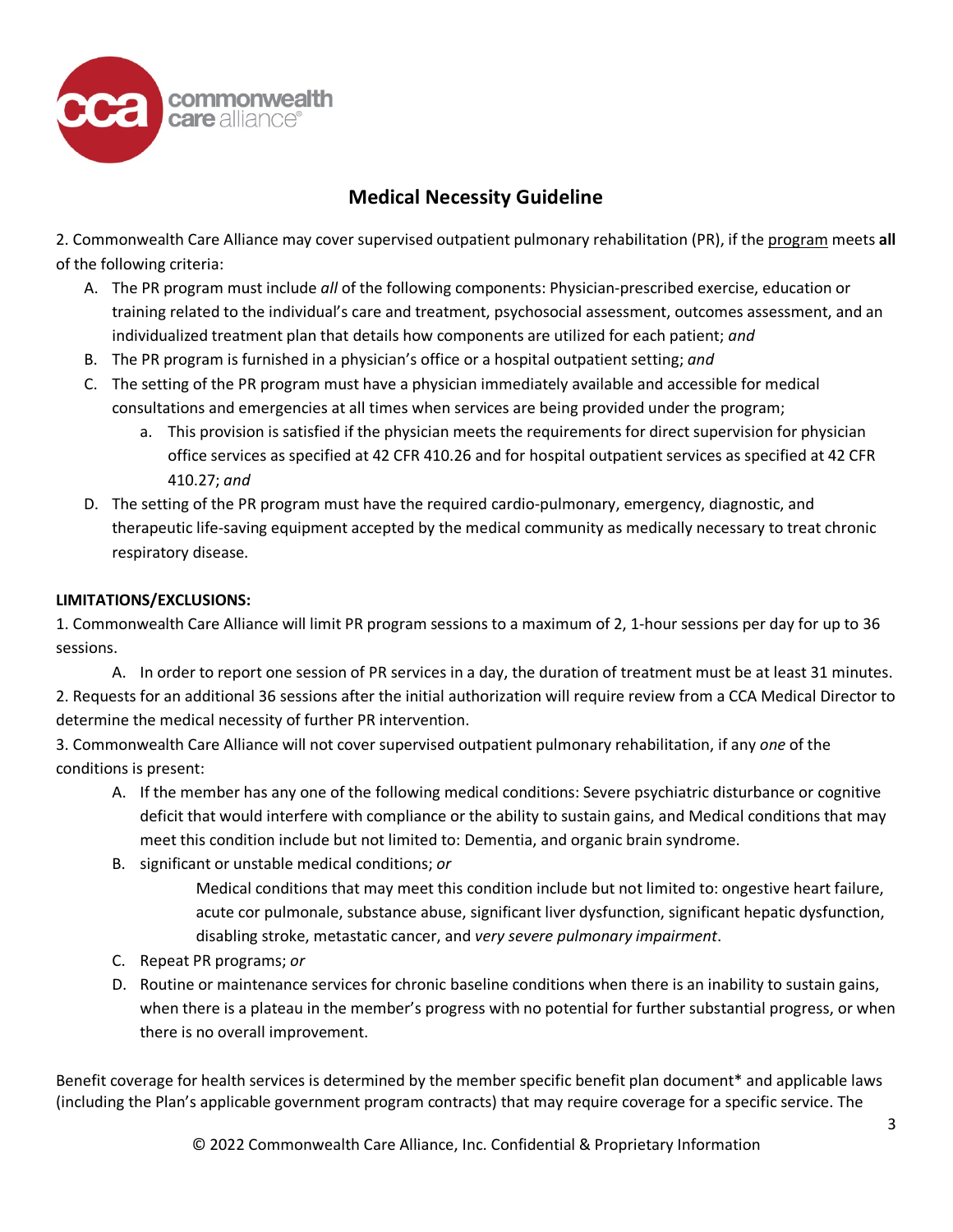

member specific benefit plan document identifies which services are covered, which are excluded, and which are subject to limitations.

#### **AUTHORIZATION:**

The following list(s) of codes is provided for reference purposes only and may not be all inclusive. Listing of a code in this guideline does not signify that the service described by the code is a covered or non-covered health service. Benefit coverage for health services is determined by the member specific benefit plan document and applicable laws that may require coverage for a specific service. The inclusion of a code does not imply any right to reimbursement or guarantee claim payment. This Medical Necessity Guideline is subject to all applicable Plan Policies and Guidelines, including requirements for prior authorization and other requirements in Provider's agreement with the Plan (including complying with Plan's Provider Manual specifications).

| <b>CPT/HCPCS Code</b> | <b>Description</b>                                                              |  |
|-----------------------|---------------------------------------------------------------------------------|--|
| 94625                 | Physician or other qualified health care professional services for outpatient   |  |
|                       | pulmonary rehabilitation; without continuous oximetry monitoring (per session)  |  |
| 94626                 | Physician or other qualified health care professional services for outpatient   |  |
|                       | pulmonary rehabilitation; with continuous oximetry monitoring (per session)     |  |
| G0237                 | Therapeutic procedures to increase strength or endurance of respiratory         |  |
|                       | muscles, face-to-face, one-on-one, each 15 minutes (includes monitoring)        |  |
| G0238                 | Therapeutic procedures to improve respiratory function, other than described by |  |
|                       | G0237, one-on-one, face-to-face, per 15 minutes (includes monitoring)           |  |
| G0239                 | Therapeutic procedures to improve respiratory function or increase strength or  |  |
|                       | endurance of respiratory muscles, 2 or more individuals (includes monitoring)   |  |
|                       |                                                                                 |  |
| S9473                 | Pulmonary rehabilitation program, non-physician provider, per diem              |  |
|                       | NOTE: HCPCS Code A9300 Exercise Equipment is NOT COVERED                        |  |

#### **REGULATORY NOTES:**

Medical Necessity Guidelines are published to provide a better understanding of the basis upon which coverage decisions are made. CCA makes coverage decisions on a case-by-case basis considering the individual member's health care needs. Pharmacy Medical Necessity Guidelines are developed for selected therapeutic classes or drugs found to be safe, but proven to be effective in a limited, defined population of patients or clinical circumstances. They include concise clinical coverage criteria based on current literature review, consultation with practicing physicians in the servicearea who are medical experts in the appropriate field, review of FDA and other government agency policies, and standards adopted by national accreditation organizations. The plan revises and updates Pharmacy Medical Necessity Guidelines annually, or more frequently if new evidence becomes available that suggests needed revisions. If at any time a CMS Local or National Coverage Determination (LCD or NCD) is published that conflicts with the criteria set forth herein, the NCD or LCD criteria shall supersede these criteria.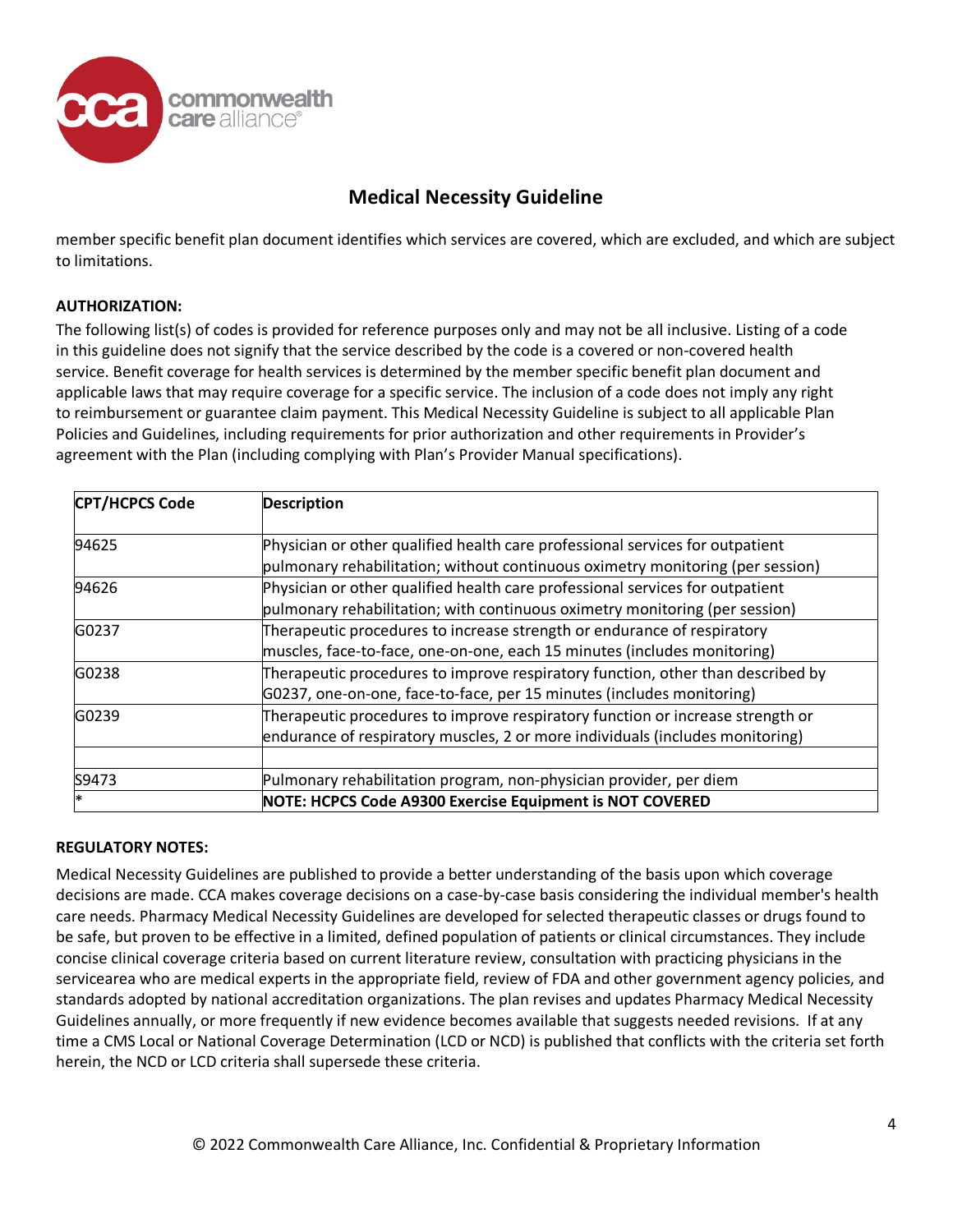

Pulmonary rehabilitation references the specific regulations, coverage, limitations, service conditions, and/or prior authorization requirements in the following:

Medicare Benefit Policy Manual, Publication 100-02, Chapter 12, Section 40.5

Medicare Benefit Policy Manual, Publication 100-02, Chapter 15, Section 231

Medicare National Coverage Determinations, Publication 100-03, Chapter 1, Part 4, Section 240.8

Medicare Claims Processing Manual, Publication 100-04, Chapter 32, Section 140.4

### **Disclaimer:**

This Medical Necessity Guideline is not a rigid rule. As with all of CCA's criteria, the fact that a member does not meet these criteria does not, in and of itself, indicate that no coverage can be issued for these services. Providers are advised, however, that if they request services for any member who they know does not meet our criteria, the request should be accompanied by clear and convincing documentation of medical necessity. The preferred type of documentation is the letter of medical necessity, indicating that a request should be covered either because there is supporting science indicating medical necessity (supporting literature (full text preferred) should be attached to the request), or describing the member's unique clinical circumstances, and describing why this service or supply will be more effective and/or less costly than another service which would otherwise be covered. Note that both supporting scientific evidence and a description of the member's unique clinical circumstances will generally be required.

### **RELATED REFERENCES:**

- 1. Brocki, B., Andreasen, J., Nielsen, L., Nekrasas, V., Gorst-Rasmussen, A. & Westerdahl, E. (2014). Short and long-term effects of supervised versus unsupervised exercise training on health-related quality of life and functional outcomes following lung cancer surgery – a randomized controlled trial. *Lung Cancer, 83*(1): 102-108.
- 2. Cavalheri, V., Burtin, C., Formico, V., Nonoyama, M., Jenkins, S., Spruit, M. & Hill, K. (2019). Exercise training undertaken by people within 12 months of lung resection for non-small cell lung cancer. *Cochrane Database of Systematic Reviews, 6*(6): CD009955.
- 3. Celli, B. (2021). *Pulmonary rehabilitation.* Retrieved from https://www.uptodate.com/contents/pulmonaryrehabilitation?search=pulmonary%20rehabilitation &source=search\_result&selectedTitle=1~99&usage\_type=default&display\_rank=1
- 4. Center for Medicare and Medicaid Services. (2019). *Medicare benefit policy manual: Chapter 12 – Comprehensive outpatient rehabilitation facility (CORF) coverage.* Retrieved from https://www.cms.gov/Regulations-and-Guidance/Guidance/Manuals/Downloads/bp102c12.pdf
- 5. Center for Medicare and Medicaid Services. (2022). *Medicare claims processing manual: Chapter 32 – Billing requirements for special services.* Retrieved from https://www.cms.gov/Regulations-and-Guidance/Guidance/Manuals/Downloads/clm104c32.pdf
- 6. Centers for Medicare and Medicaid Services. (2022). *Medicare national coverage determinations manual: Pulmonary rehabilitation services (240.8).* Retrieved from https://www.cms.gov/Regulations-and-Guidance/Guidance/Manuals/Downloads/ncd103c1\_Part4.pdf
- 7. Centers for Medicare and Medicaid Services. (2021). *Chart of MassHealth covered services*. Retrieved from https://www.mass.gov/service-details/chart-of-masshealth-covered-services =360%7C1&articleStatus=all&sortBy=title&bc=AAQAAAAAAAAA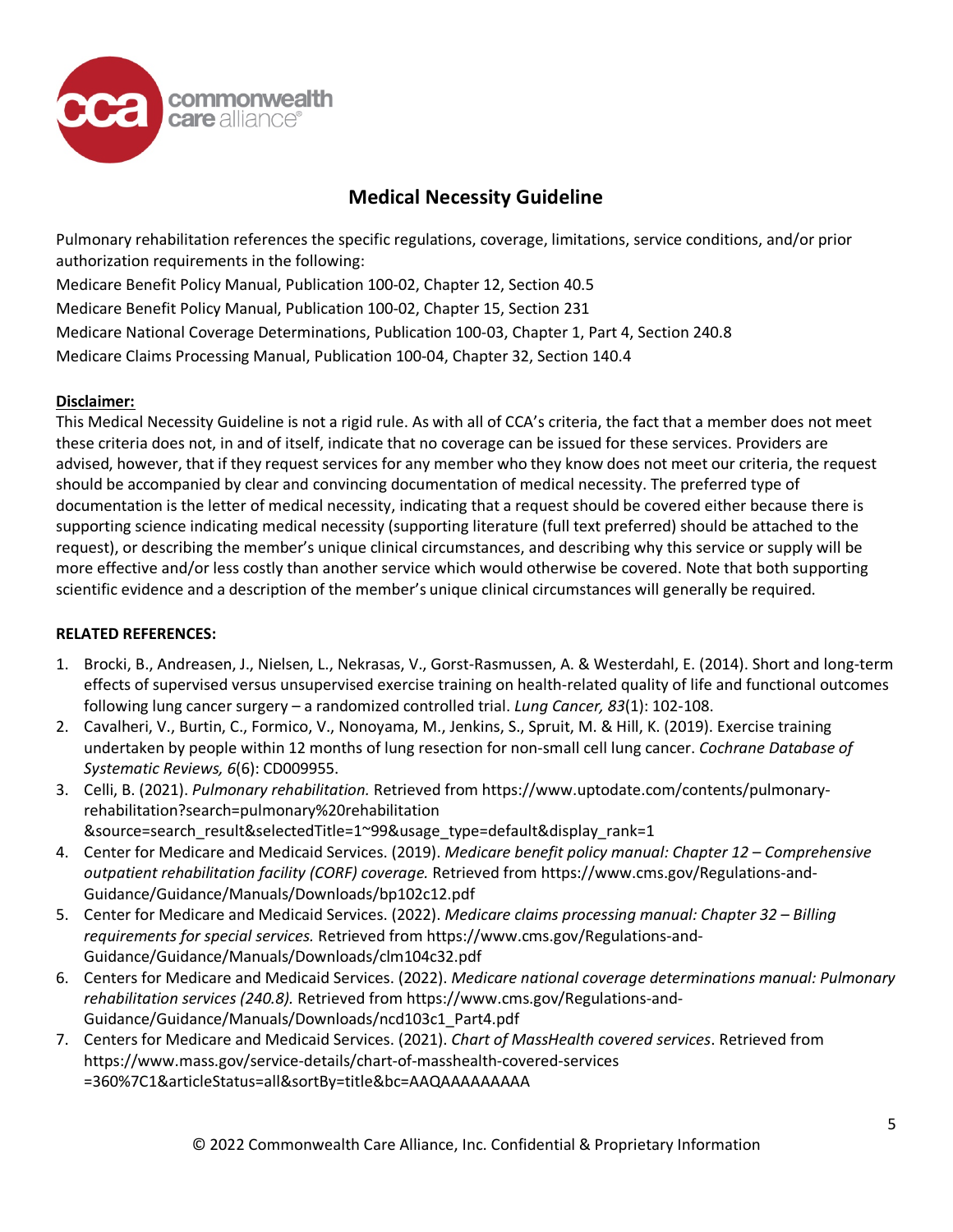

- 8. Dowman, L., Hill, C. & Holland, A. (2014). Pulmonary rehabilitation for interstitial lung disease. *Cochrane Database of Systematic Reviews*, 2014 Oct 6;(10): CD006322.
- 9. Dowman, L., MacDonald, C., Hill, C., Lee, A., Barker, K., Boote, C., Goh, N., Southcott, A., Burge, A., Gillies, R., Martin, A. & Holland, A. (2017). The evidence of benefits of exercise training in interstitial lung disease: A randomized controlled trial. *Thorax, 72*(7): 610-619.
- 10. Ehlken, N., Lichtblau, M., Klose, H., Weidenhammer, J., Fischer, C., Nechwatal, R., Uiker, S., Halank, M., Olsson, K., Seeger, W., Gall, H., Rosenkranz, S., Wilkens, H., Mertens, D., Seyfarth, H., Opitz, C., Ulrich, S. & Egenlauf, B. & Grunig, E. (2016). Exercise training improves peak oxygen consumption and haemodynamics in patients with severe pulmonary arterial hypertension and inoperable chronic thrombo-embolic pulmonary hypertension: A prospective, randomized, controlled trial. *European Heart Journal, 37*(1): 35-44.
- 11. Han, M., Dransfield, M. & Martinez, F. (2021). *Chronic obstructive pulmonary disease: Definitions, clinical manifestations, diagnosis, and staging.* Retrieved from https://www.uptodate.com/contents/chronic-obstructivepulmonary-disease-definition-clinical-manifestations-diagnosis-andstaging?search=chronic%20obstructive%20pulmonary%20disease&source=search\_result&selectedTitle=1~150&usa ge\_type=default&display\_rank=12
- 12. Hebestreit, H., Kieser, S., Junge, S., Ballman, M., Hebestreit, A., Schindler, C., Schenk, T., Posselt, H. & Kriemler, S. (2010). Long-term effects of a partially supervised conditioning programme in cystic fibrosis. *European Respiratory Journal, 35*(3): 578-583.
- 13. Holland, A., Narelle, C., Houchen-Wolloff, L., Rochester, C., Garvey, C., ZuWallack, R., Nici, L., Limberg, T., Lareau, S., Yawn, B., Galwicki, M., Troosters, T., Steiner, M., Casaburi, R., Clini, E., Goldstein, R. & Singh, S. (2021). Defining modern pulmonary rehabilitation: An Official American Thoracic Society Workshop Report. *Annals of the American Thoracic Society, 18*(5): 12-29.
- 14. Lacasse, Y., Maltais, F. & Goldstein, R. (2002). Smoking cessation in pulmonary rehabilitation: Goal or prerequisite? *Journal of Cardiopulmonary Rehabilitation, 22*(3): 148-153.
- 15. Lee, A., Gordon, C. & Osadnik, C. (2021). Exercise training for bronchiectasis. *Cochrane Database of Systematic Reviews*, 2021 Apr 6;4(4): CD013110.
- 16. McCarthy, B., Casey, D., Devane, D., Murphy, K., Murphy, E. & Lacasse, Y. (2015). Pulmonary rehabilitation for chronic obstructive pulmonary disease. *Cochrane Database for Systematic Reviews*, 2015 Feb 23;(2): CD003793.
- 17. Mendes, F., Goncalves, R., Nunes, M., Saraiva-Romanholo, B., Cukier, A., Stelmach, R., Jacob-Filho, W., Martins, M. & Carvalho, C. (2010). Effects of aerobic training on psychosocial morbidity and symptoms in patients with asthma: a randomized clinical trial. *Chest*, 138(2): 331-7.
- 18. Nici, L., Fedorowicz, Z. & Trow, T. (2018). *Pulmonary rehabilitation for COPD.* Retrieved from https://www-dynamedcom.ahs.idm.oclc.org/management/pulmonary-rehabilitation-for-copd
- 19. Nici, L. & Trow, T. (2018). *Pulmonary rehabilitation for pulmonary conditions other than COPD. Retrieved* from https://www-dynamed-com.ahs.idm.oclc.org/management/pulmonary-rehabilitation-for-pulmonary-conditionsother-than-copd
- 20. Pinto, J., Martin-Nogueras, A., Calvo-Arenillas, J., Ramos-Gonzalez, J. (2014). Clinical benefits of home-based pulmonary rehabilitation in patients with chronic obstructive pulmonary disease. *Journal of Cardiopulmonary Rehabilitation and Prevention, 34*(5): 355-359.
- 21. Ries, A., Make, B, Lee, S., Krasna, M., Bartels, M., Crouch, R., Fishman, A. (2005). The effects of pulmonary rehabilitation in the national emphysema treatment trial. *Chest, 128*(6): 3799.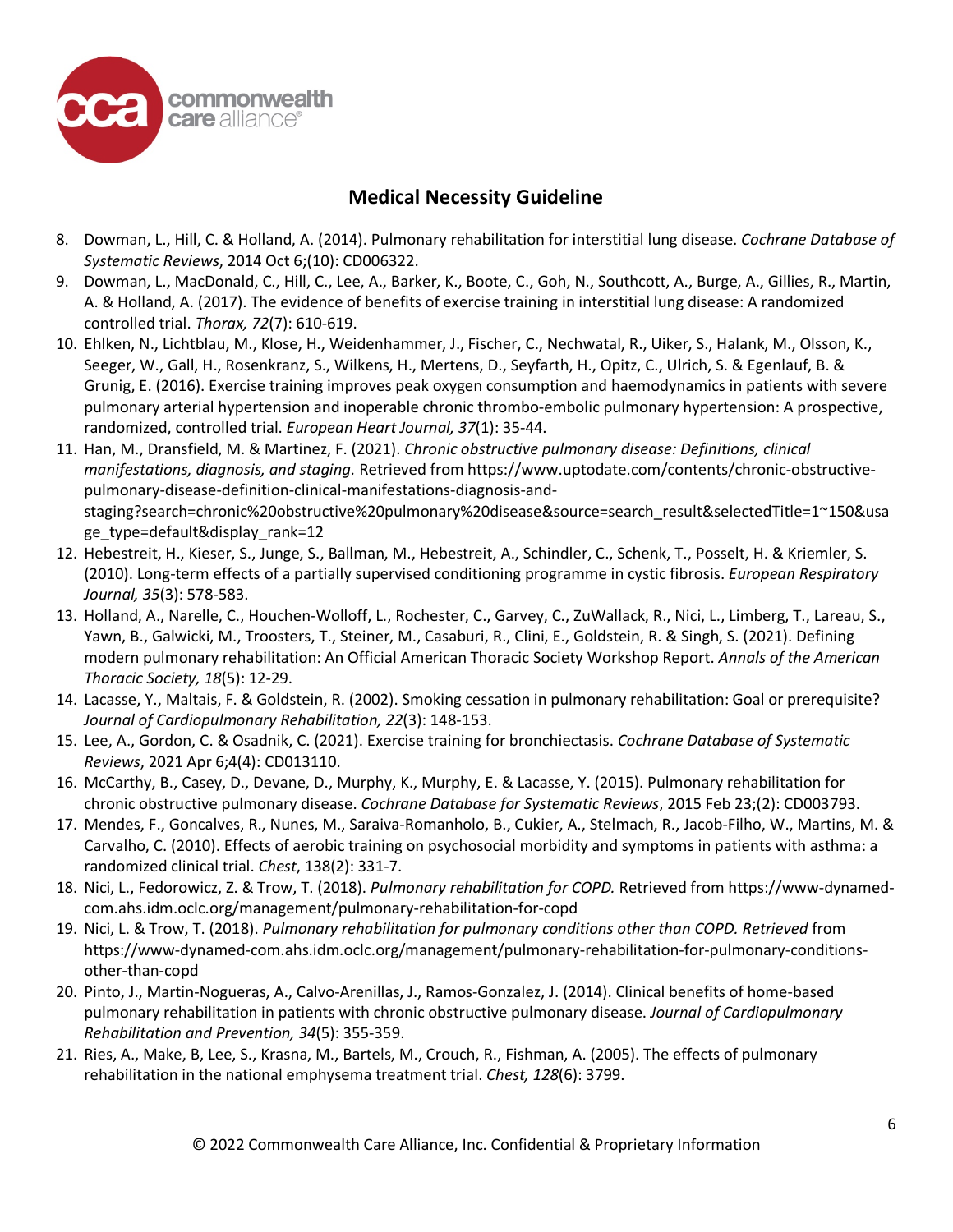

- 22. Schwartzstein, R. (2020). *Approach to the patient with dyspnea.* Retrieved from https://www.uptodate.com/contents/approach-to-the-patient-withdyspnea?search=pulmonary%20exercise%20test&source=search\_result&selectedTitle=3~150&usage\_type=default &display\_rank=3#H809968762
- 23. Spruit, M., Singh, S., Garvey, C., ZuWallack, R., Nici, L., Rochester, C., Hill, K., Holland, A., Lareau, S., Man, W. & Pitta, F. (2013). An official American Thoracic Society/European Respiratory Society Statement: Key concepts and advances in pulmonary rehabilitation. *American Journal of Respiratory and Critical Care Medicine, 188*(8): 13-64.
- 24. Trow, T. (2018). *Pulmonary function tests.* Retrieved from https://www-dynamedcom.ahs.idm.oclc.org/evaluation/pulmonary-function-tests
- 25. U.S. Center for Medicare and Medicaid Services. (2021). *Medicare claims processing manual: Chapter 32 – Billing requirements for special services.* Retrieved from https://www.cms.gov/Regulations-and-Guidance/Guidance/Manuals/Downloads/clm104c32.pdf
- 26. Vainshelboim, B., Oliveira, J., Fox, B., Soreck, Y., Fruchter, O. & Kramer, M. (2015). Long-term effects of a 12-week exercise training program on clinical outcomes in idiopathic pulmonary fibrosis. *Lung, 193*(3): 345-354.
- 27. Wetering, C., Hoogendoorn, M., Mol, S., Molken, M. & Schols, A. (2010). Short- and long-term efficacy of a community-based COPD management programme in less advanced COPD: A randomized controlled trial. *Thorax, 65*(1): 7-13.
- 28. Wickerson, L., Mathur, S. & Brooks, D. (2010). Exercise training after lung transplantation: A systematic review*. Journal of Heart and Lung Transplantation, 29*(5): 497-503.

### **ATTACHMENTS:**

| NT.<br>ГV<br><b>LATIDI A.</b> |  |
|-------------------------------|--|
| <b>FM</b><br><u>LAIRDILD</u>  |  |

#### **REVISION LOG:**

| <b>REVISION</b><br><b>DATE</b> | <b>DESCRIPTION</b>                                                                                                                                                                                                                                                                              |
|--------------------------------|-------------------------------------------------------------------------------------------------------------------------------------------------------------------------------------------------------------------------------------------------------------------------------------------------|
| 4/27/2022                      | Updated template used. Added the condition regarding additional PR sessions. Added that the<br>benefit coverage is determined by the member's specific benefit plan. Added CPT codes 94625 and<br>94626. Updated the regulatory notes to include the specific CMS documentation and references. |
| 8/17/2021                      | Definitions added: Pulmonary exercise stress test, pulmonary function test, and severe pulmonary<br>impairment. Clinical coverage criteria: Specific program criteria added. Limitations and exclusions<br>added.                                                                               |